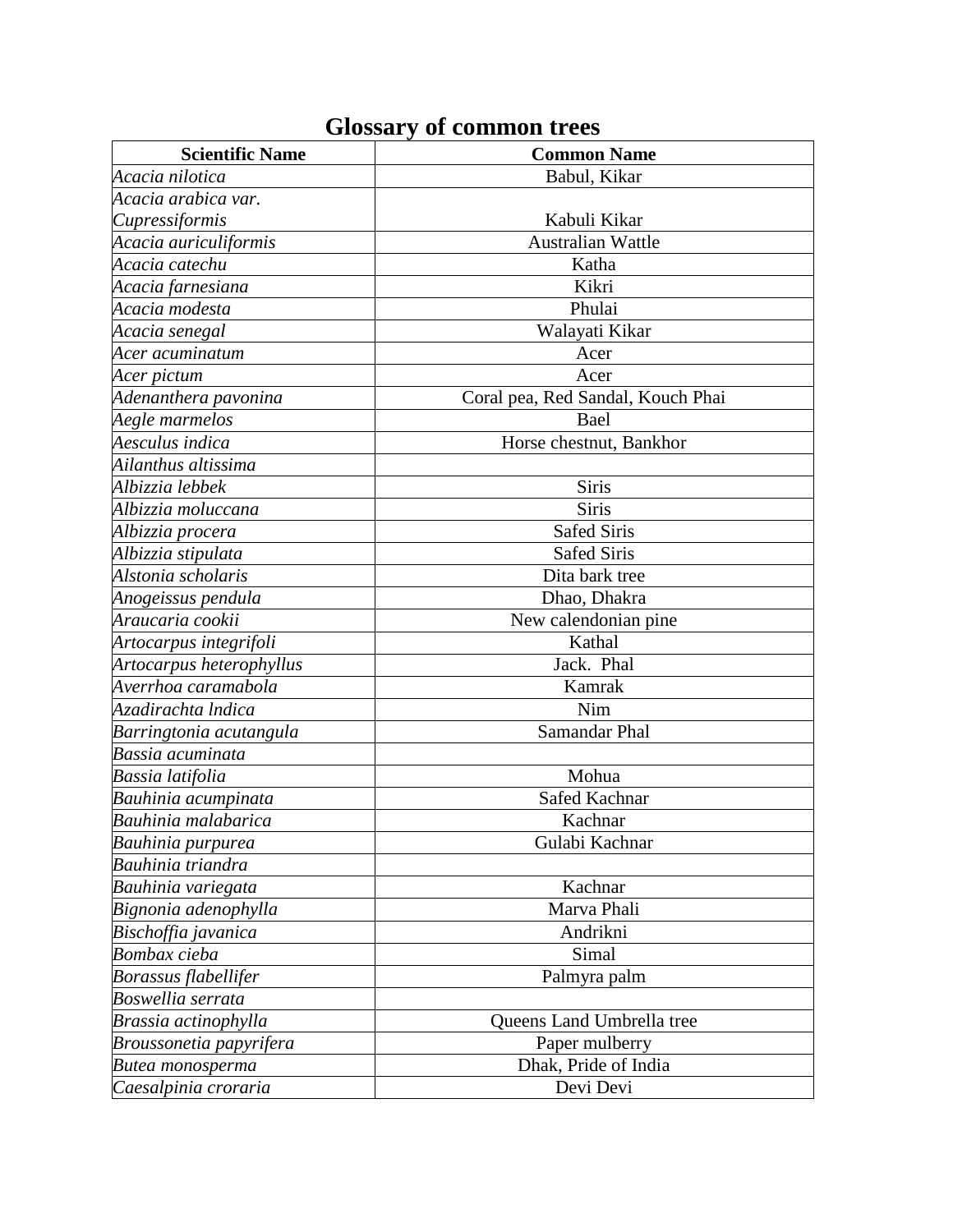| Calesanthus Indica           |                              |
|------------------------------|------------------------------|
| Callistemon lanceolatus      | <b>Bottle Brush</b>          |
| Calophyllum inophyllum       | Undi Unden                   |
| Careya arborea               | Khumb                        |
| Cassia fistula               | <b>Amaltas</b>               |
| Cassia didymobotrya          | Chasku                       |
| Cassia glauca var. tomentosa | Zard phool                   |
| Cassia grandis               | Horse cassia                 |
| Cassia javanica              | Java ki Rani                 |
| Cassia marginata             | Red cassia                   |
| Cassia renigera              |                              |
| Cassia nodosa                |                              |
| Cassia siamea                | Kassod tree                  |
| Casurina equisetifolia       | Sura, Beaf wood tree         |
| Cedrela serrata              | Drawi, Drawa                 |
| Cedrela toona                | Toon                         |
| Celtis australis.            | Kar, Bakar, Nettle wood tree |
| Chorisia speciosa            | Mexican silk cotton tree     |
| Cinnamomum camphora          | Camphor tree, Kafur          |
| Citharexylum subserratum     | Fiddle wood                  |
| Colvillea racemosa           | Colvilles' glory, Kilbili    |
| Cordia dichotoma             | Lasuri, Lasura               |
| Cordia sebastena             | Bohari plum, Gelger tree     |
| Cornus macrophylla           | Kandar                       |
| Crataeva nurvula             | Barna                        |
| Croton oblongifollus         |                              |
| Cuoroupita guinensis         | Cannon Ball                  |
| Cupressus sempervirens       | Saru, Cypress                |
| Cupressus macrocarpa         | Saru                         |
| Dalbergia sissoo             | Shisham, Sissoo              |
| Delonix regia                | <b>Gul Mohar</b>             |
| Dillenia indica              | Gul mast                     |
| Diospyros cordifolia         | Bistendu                     |
| Diospyros embrdyopteris      | Gab                          |
| Ehretia acuminata            | Puna                         |
| Elaeagnus angustifolia       | Russian Olive, Sanjad        |
| Elmus integrifolia           | Kanji                        |
| Eriobotrya japonica          | Lokat                        |
| Erythrina suberosa           | Gul-i-Nishtar                |
| Erythrina variegata vary     |                              |
| orientalis                   | Indian coral tree            |
| Eucalyptus spp.              | Safeda, Eucalyptus           |
| Euginia jambolana            | Jaman                        |
| Ficus bengalensis            | Barr, Borh                   |
| Ficus clavata                |                              |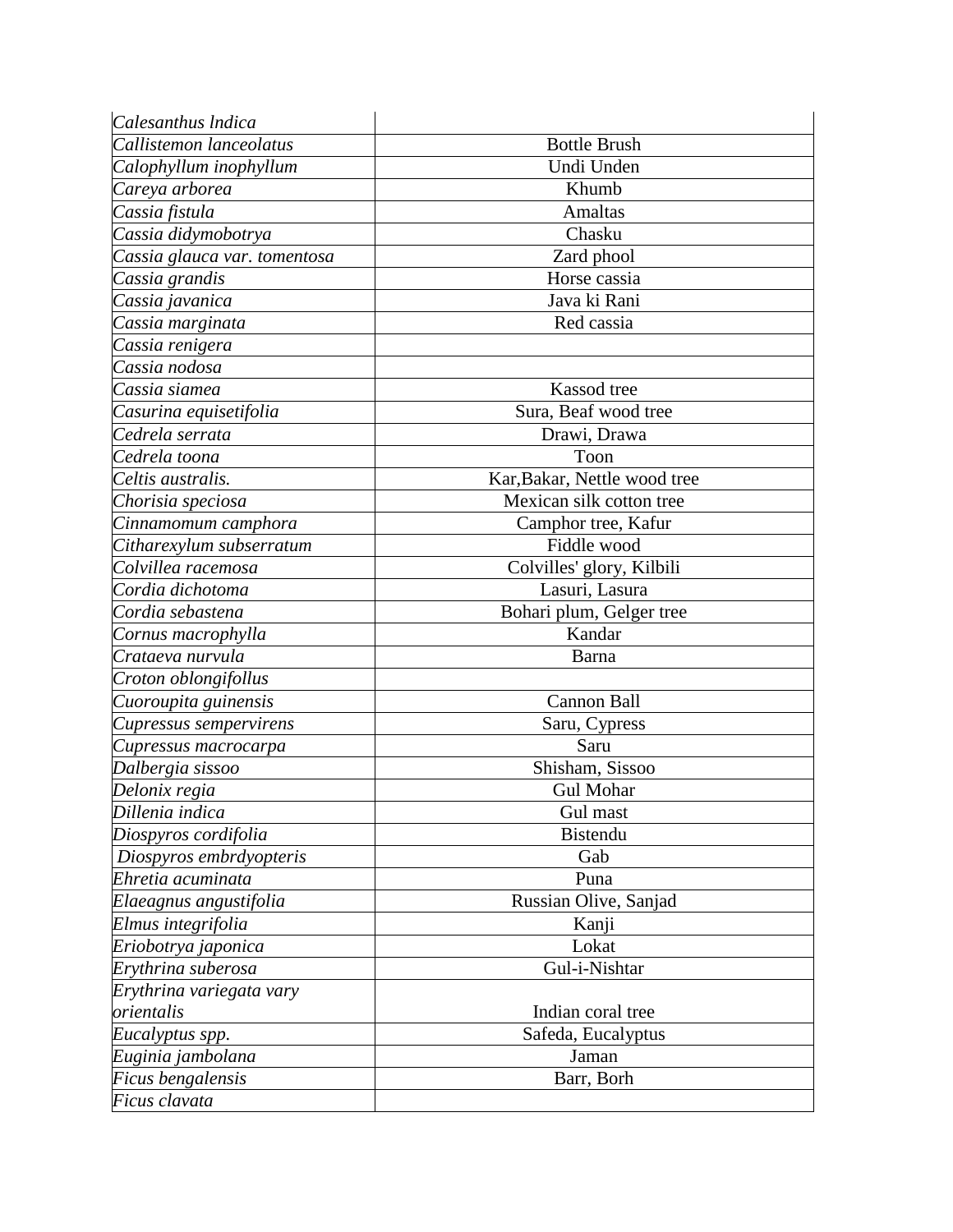| Ficus                      | cunia Pipli                    |
|----------------------------|--------------------------------|
| Ficus glomerata            |                                |
| Ficus hispida              | Daggevin                       |
| Ficus lacor                | Pakkar                         |
| Ficus nemolaris            |                                |
| Flcus religiosa            | Pipal                          |
| Flscus retusa              | Pilkin                         |
| Ficus roxburghii           | Dhusi                          |
| Fraxinus spp.              | Ash                            |
| Gardenia resinefera        | Brilliant gardinea, Deka mail  |
| Gledistchia tracanthos     | Dozakh                         |
| Grevillea robusta          | Silk oak                       |
| Guazuma tomentosa          | Bastard cedra, Rudrakshi       |
| Hamelia patens             | Surkh Bundey                   |
| Hapelophragma adenophyllum | Ramban                         |
| Jacaranda ovalifolia       | Jacaranda, Nili Gul mohar      |
| Jugian regia               | Akhrot                         |
| Kigella pinnata            | Gul-e-Fanoos                   |
| Kydia calycina             | Roxburghs Kydia Boranga        |
| Lagerstroemia indica       | Gul dasta                      |
| Lagerstromeia tommentosa   | Leza                           |
| Legerstroemia speciosa     | Jarul, Pride of India          |
| Magnolia grandiflora       | Bara champa                    |
| Mallotus philippinensis    | Kamila                         |
| Mangifera indica           | Aam, Mango                     |
| Manlikara hexendra         | Khirnl                         |
| Melia azedarach            | <b>Bakain</b>                  |
| Millingtonia hortensis     | Indian cork tree               |
| Mimusops elengi            | Molsari                        |
| Mitragyna parvifolia       | Timree, Kaern, Phaldu          |
| Moringa oleifera           | Sohanjna                       |
| Morus spp                  | Tut, Shehtut                   |
| Murraya paniculata         | China box nargan               |
| Oreodoxa regia             | Royal palm                     |
| Parkinsonia aculeata       | Prickly broom, Welayati babool |
| Peltophorum inerme         | Copper pod                     |
| Phoenix dactylifera        | Khajur, Date palm              |
| Phyllanthus emblica        | Amla                           |
| Pinus excelsa              | Kail, Blue pine                |
| Pinus halepensis           | Aleppo pine                    |
| Pinus roxburghii           | Chir                           |
| Pistacia integrrima        | Kangar                         |
| Platanus orientalis        | Chinar                         |
| Poinciana pulcherrima      | Chota Gul-mohar                |
| Polyaltha longifolia       | Ashok                          |